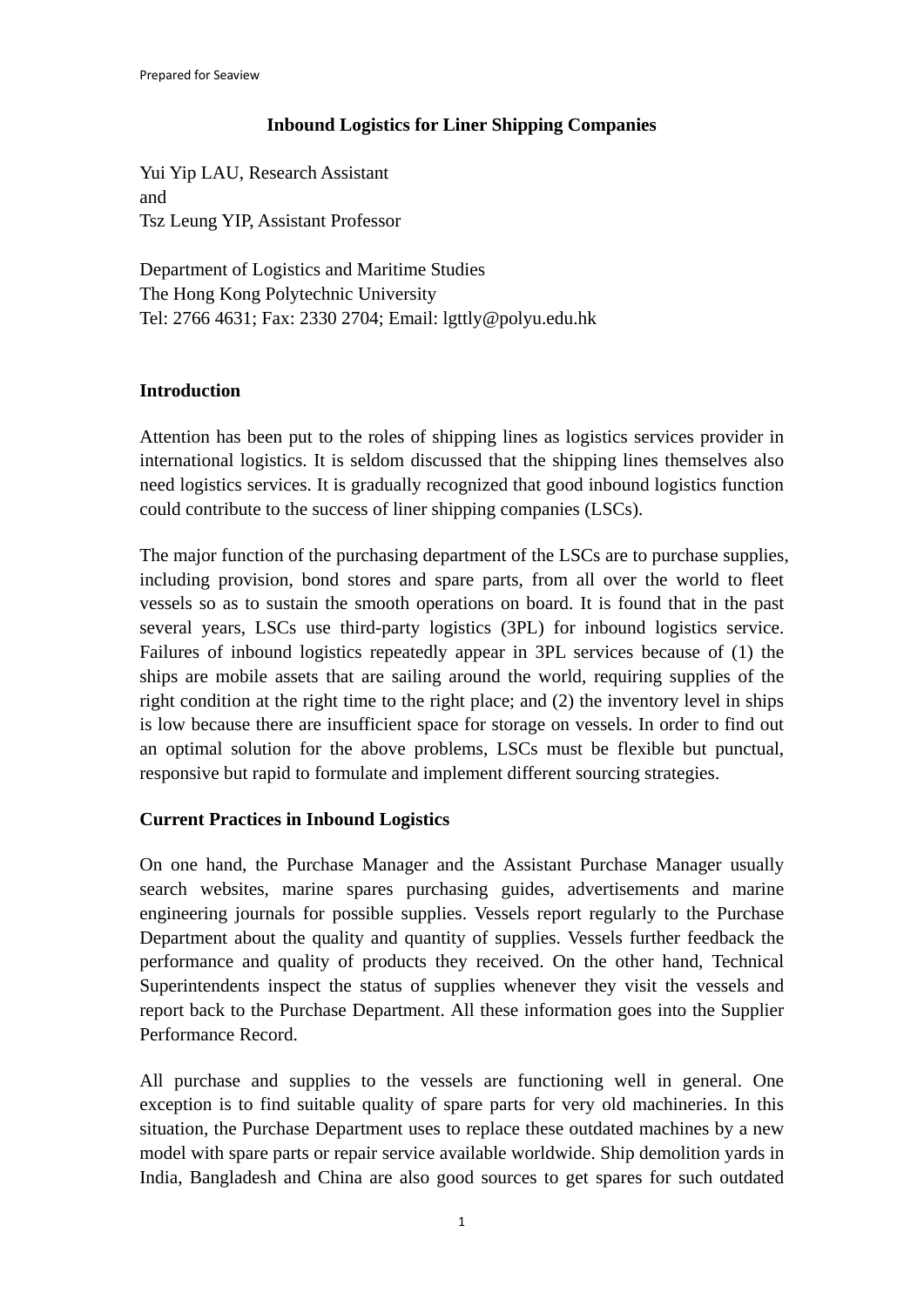machinery.

In addition, a lot of suppliers are registered and they can be selected based on business scope, locality, and so on. The Purchase Department sends enquiries for spares by experience while selecting appropriate suppliers according to different selection criteria including price, delivery time, transport cost, origin of products, payment terms and conditions, reliability, and performance record of suppliers.

### **Major Issues and Problems in Current Inbound Logistics**

There is no problem at all for provision and stores as ship chandlers usually deliver onboard by themselves after checking ships schedule with liner agents. But, it takes some time for spare parts to deliver on board from suppliers. The Purchase Assistant provides delivery instructions to suppliers when they carrying an order to deliver. Alternatively, the Purchase Assistant informs the appointed forwarders to collect from suppliers when and where the spares are ready. After the spares have arrived at forwarder's warehouse, some urgent spares are forwarded directly to the port where the vessel is calling or is going to call.

In order to save the logistics cost, the combined stock of spares are instructed to send to a hub port or a destination port for consolidation. It is because only one handling fee for all consolidated shipments and large volume of shipments can also enjoy lower freight rate. However, due to high volume of consignments, an aligned 3PL provider frequently fails to connect the vessels. The reasons are sometimes not knowing stock already in the warehouse, sometimes being behind ship schedule, sometimes being stuck at customs due to the mixing-up with other consignments and incompletion of supporting documents, and so on.

Purchase Assistants usually do not have enough follow up actions on the forwarding matters. Purchase Assistants are always busy with dealing new requisitions that are received daily from their assigned vessels, sending enquiries for quotation to potential suppliers, getting approvals from Technical Department, placing purchase orders, and clearing the invoices. Purchase Assistants believe that spares will arrive simply according to their delivery instructions in the purchase order. Machinery spare parts and delivery times for each item are usually not identical, even within one single Purchase Order. Some of the items are on-shelf, ex-stock, but some of them take certain delivery time from a few days to months. Purchase Assistants need to frequently ask the suppliers to deliver in partial for ready spares first and then the remaining spares will follow when they are ready. Eventually, invoices come in a split manner for split deliveries.

As makers/traders deliver several times to forwarders, consequently some consignments fail to deliver, fail to update in the stock list because one single Purchase Order reference number is used. Thus, to sum up, the main problem of inbound logistics of LSCs are that the aligned 3PL services provider is not able to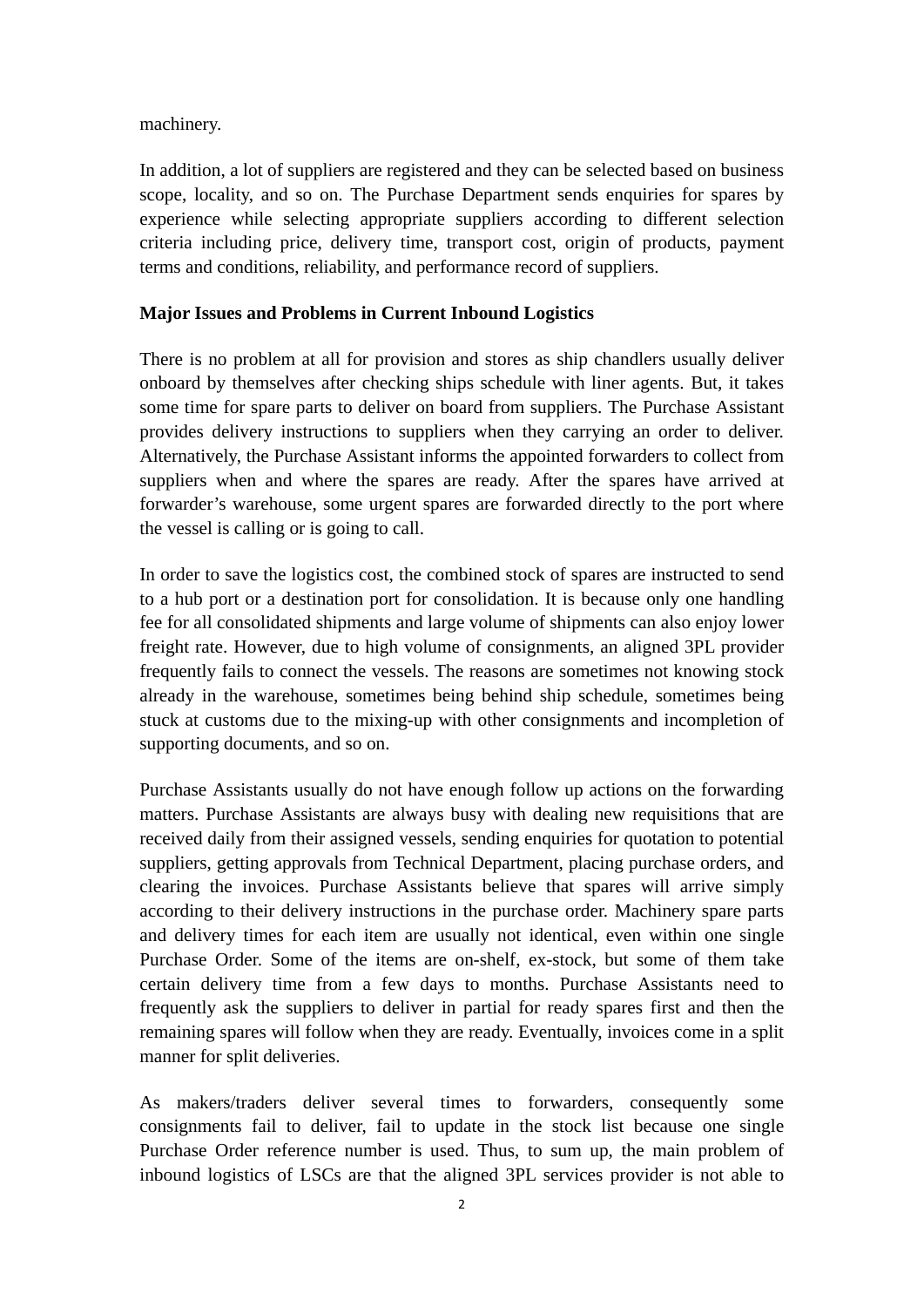provide stable, smooth and reliable delivery of the purchased spares and machineries to ships.

# **Inbound Logistics Strategies**

|            | $Supplier + Logistics$ | Single Sourcing               | <b>Multiple Sourcing</b>   |
|------------|------------------------|-------------------------------|----------------------------|
| Advantages | ✓<br>Increase          | $\checkmark$<br>Develop a     | $\checkmark$<br>Intensify  |
|            | productivity due       | long-term                     | competition                |
|            | to staff has no        | relationship                  | among                      |
|            | need to keep an        | between buyer                 | suppliers                  |
|            | eye on the             | and supplier                  | Provide<br>✓               |
|            | products at            | Allow both<br>$\checkmark$    | reliable                   |
|            | anytime                | parties to work               | service and                |
|            | Reduce<br>✓            | together more                 | lower cost                 |
|            | operational cost       | closely                       | Avoid over<br>$\checkmark$ |
|            | ✓<br>Become more       | $\checkmark$<br>Have stronger | dependence                 |
|            | reliable to deliver    | commitment of                 | from single                |
|            | the products to the    | the supplier                  | supplier so                |
|            | assigned               | pertaining to                 | that buyers                |
|            | destination on         | invest the                    | can gain                   |
|            | time.                  | facilities or                 | higher                     |
|            |                        | information                   | bargaining                 |
|            |                        | technology and                | power in                   |
|            |                        | share the                     | terms of price             |
|            |                        | real-time                     | and service                |
|            |                        | information                   | level                      |
|            |                        | $\checkmark$<br>Get suppliers | ✓<br>More flexible         |
|            |                        | involved early in             | to respond to              |
|            |                        | product                       | unexpected                 |
|            |                        | development                   | demand in the              |
|            |                        | stage and thus                | market                     |
|            |                        | control upstream              |                            |
|            |                        | in the supply                 |                            |
|            |                        | chain as soon as              |                            |
|            |                        | possible                      |                            |
|            |                        | A lower<br>✓                  |                            |
|            |                        | purchase cost                 |                            |
|            |                        | resulted from a               |                            |
|            |                        | much higher                   |                            |
|            |                        | volume from one               |                            |
|            |                        | single supplier               |                            |
|            |                        | Easier in vendor<br>✓         |                            |

In this part, three strategies are discussed with both benefits and drawbacks.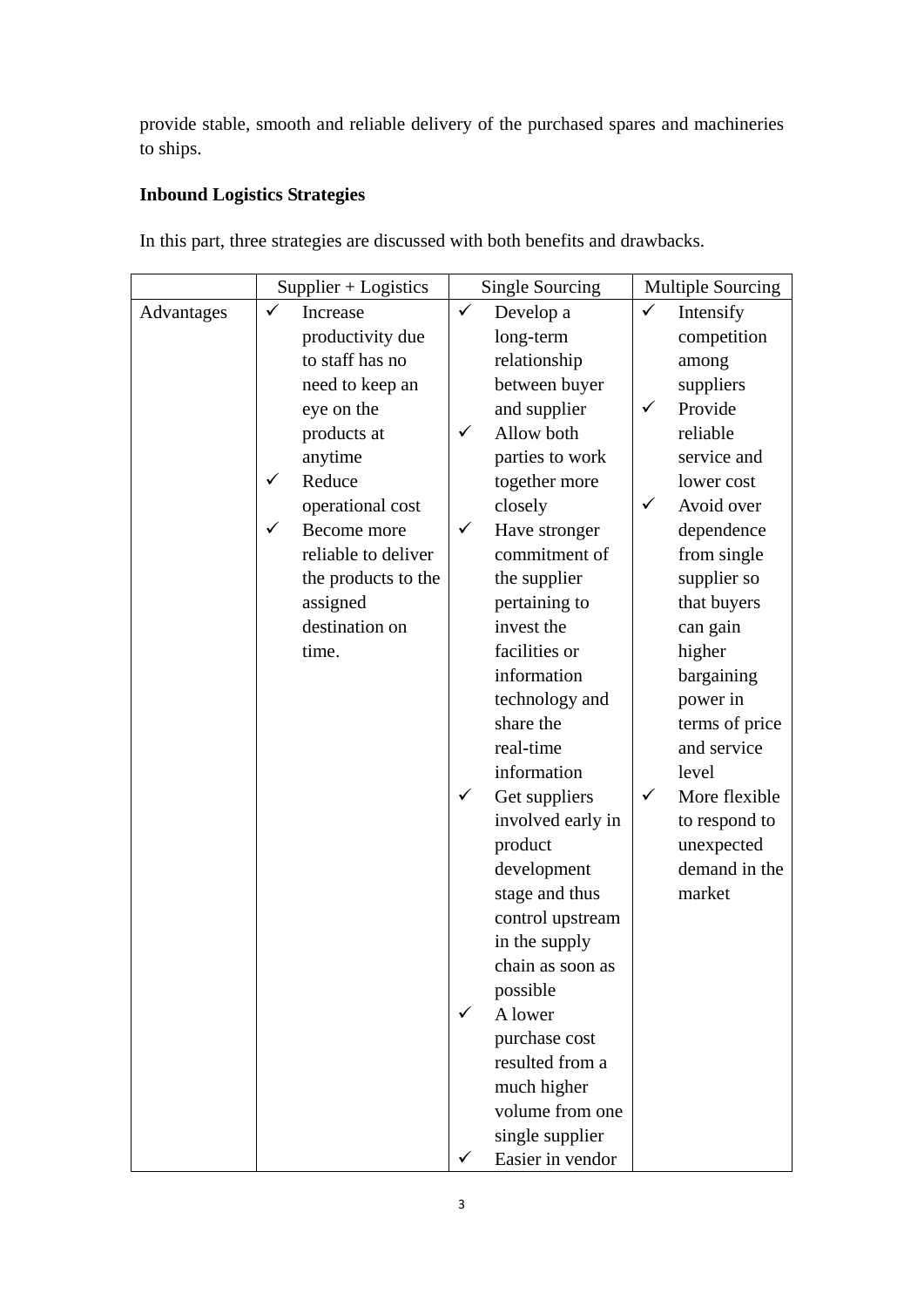| management                                                                                                                                                                                                                                                                                                                                                                                                                 |                                                                                                                                                                                      |
|----------------------------------------------------------------------------------------------------------------------------------------------------------------------------------------------------------------------------------------------------------------------------------------------------------------------------------------------------------------------------------------------------------------------------|--------------------------------------------------------------------------------------------------------------------------------------------------------------------------------------|
|                                                                                                                                                                                                                                                                                                                                                                                                                            |                                                                                                                                                                                      |
| <b>Single Sourcing</b>                                                                                                                                                                                                                                                                                                                                                                                                     | <b>Multiple Sourcing</b>                                                                                                                                                             |
| Difficult to<br>$\checkmark$<br>manage<br>relationships<br>Difficult to push<br>$\checkmark$<br>time for price<br>negotiation and<br>put less effort to<br>improve their<br>performance,<br>due to less<br>competition<br>among suppliers<br>Lead to a higher<br>$\checkmark$<br>chance of supply<br>interruption,<br>especially for<br>asset specific<br>products<br>Increase<br>✓<br>vulnerability of<br>product quality | ✓<br>Difficult to<br>monitor each<br>supplier's<br>performance<br>in the large<br>supplier base<br>Difficult to<br>$\checkmark$<br>build up long<br>term relations<br>with suppliers |
| $Supplier + Logistics$<br>interruption due                                                                                                                                                                                                                                                                                                                                                                                 | to a small number<br>and service                                                                                                                                                     |

## **Recommended Strategy for Inbound Logistics**

As considered the advantages and disadvantages of the above three strategies, a combinatorial approach – the mixed strategy may be optimal for the LSCs. The main idea of the mixed strategy as follows:

- 1. To align with one dedicated 3PL to send a consolidated shipment from hub ports for less weight shipments (less than 50 kg), and their branch offices/agents in destination ports for onboard delivery;
- 2. To diversify among 3PLs for the area where they are competitive;
- 3. To ask the suppliers to send the spares to destination ports if they have logistics department and arrange at a cheaper dispatch cost, especially for heavy spares (more than 50 kg).

One dedicated logistics supplier is selected from a pool of suppliers. It serves the less weight shipments (less than 50 kg). The aligned supplier cannot connect a large volume of consignments, so it will only be used to take charge of the less weight shipments.